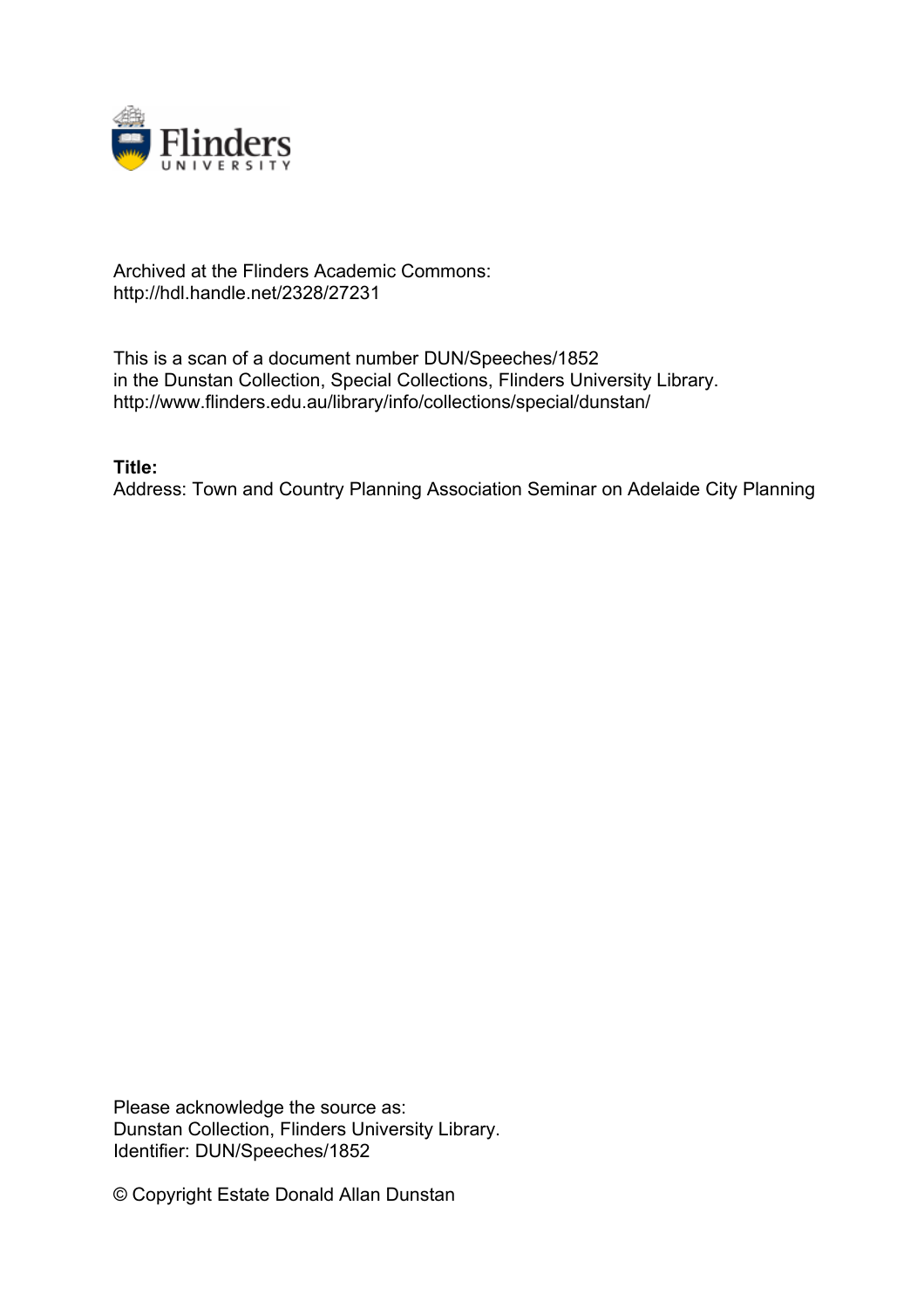ADDRESS BY THE PREMIER, MR. DON DUNSTAN.

TOWN AND COUNTRY PLANNING ASSOCIATION SEMINAR ON ADELAIDE. CITY PLANNING. 14.10.72

 $1852<sub>16</sub>$ 

**2.** 

MR. CHAIRMAN, LADIES AND GENTLEMEN;

THANK YOU FOR INVITING ME HERE THIS AFTERNOON.

I MUST SAY THAT I FEEL SOMEWHAT AT A DISADVANTAGE IN ADDRESSING THE CLOSING SESSION OF YOUR SEMINAR, HAVING NOT BEEN HERE DURING IT, AND THEREFORE NOW NOT BEING IN A POSITION TO DISCOVER HOW FAR YOU HAVE GONE IN YOUR DISCUSSIONS. WHAT I AM ABOUT TO SAY MAY HAVE ALREADY BEEN SAID IN ONE WAY OR ANOTHER  $\sim$  OR MAY HAVE BEEN DISPOSED OF IN ONE WAY OR ANOTHER - OR PERHAPS EVEN DEMOLISHED, IN ONE WAY OR ANOTHER. YOU MUST BEAR WITH ME IF ANY OF THESE IS THE CASE.

IT IS AN APPROPRIATE TIME TO CONSIDER, AS YOU HAVE DONE, THE FUTURE OF THE CITY OF ADELAIDE. AS YOU WOULD ALL BE WELL AWARE, BOTH THE GOVERNMENT AND THE CITY COUNCIL, SEPARATELY AND TOGETHER, HAVE FOR THE PAST YEAR OR SO BEEN CONSCIOUS THAT SOME OF THE CITY' S DEVELOPMENTAL TRENDS WERE NOT AS DESIRABLE AS THEY COULD HAVE BEEN. WE HAD REACHED A WATERSHED. IT WAS FELT THAT THE CITY COULD RUN INTO EITHER A SLOUGH OF DISPOND OR, IF YOU WILL EXCUSE ME, A RIVER OF LIGHT.

NOW I THINK THAT BY AND LARGE THE RIGHT DECISIONS HAVE BEEN MADE TO ENABLE THE CITY TO TAKE THE LATTER COURSE. FURTHER, BECAUSE OF THIS WE HAVE THE OPPORTUNITY TO ACHIEVE IN ADELAIDE CITY A STANDARD OF URBAN DEVELOPMENT UNKNOWN IN AUSTRALIA, AND RARE IN THOSE PARTS OF THE WORLD THAT HAVE OUR KIND OF ECONOMIC AND SOCIO-POLITICAL ORGANISATION.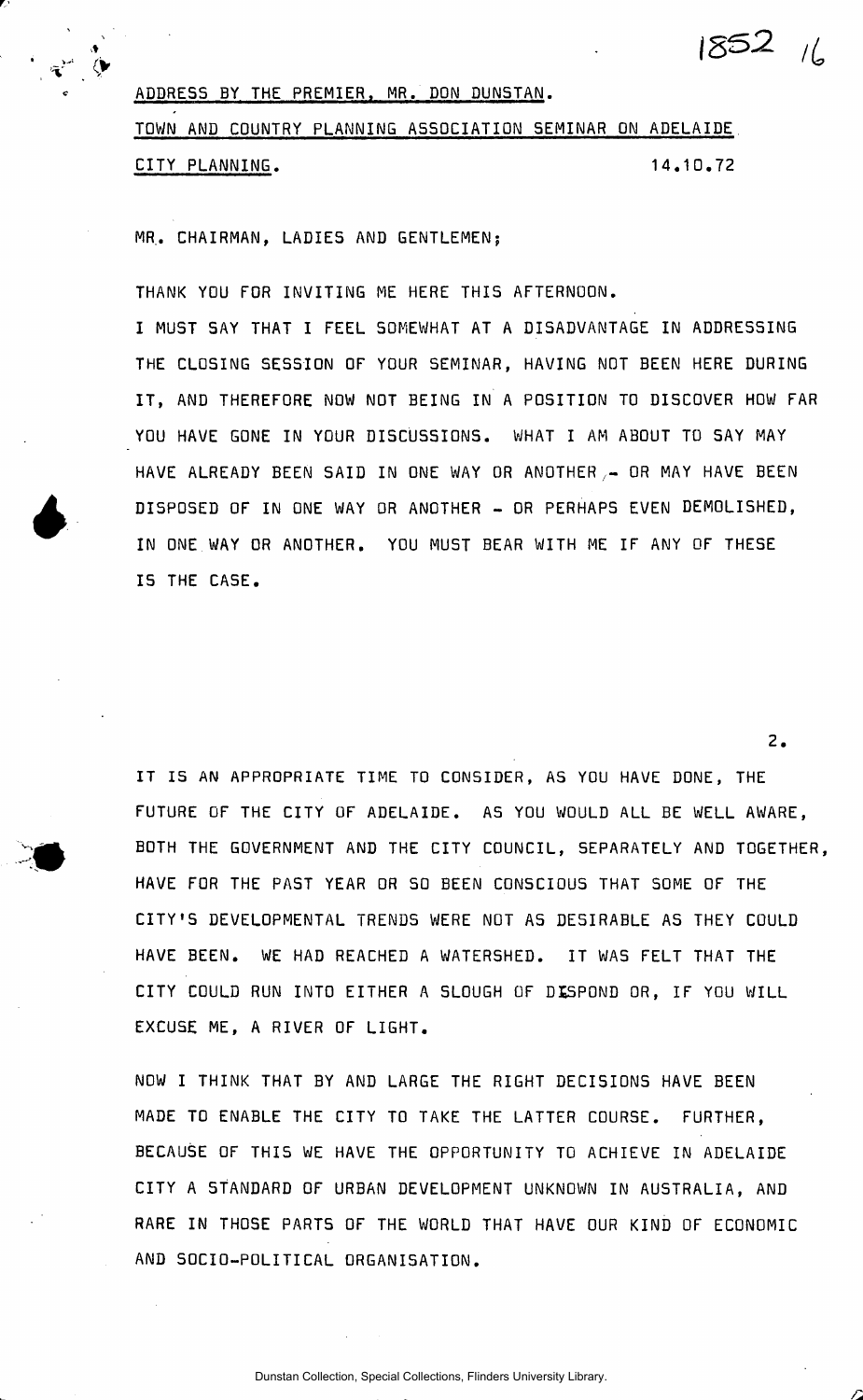AND WHEN I SAY THAT I THINK THE RIGHT DECISIONS HAVE BEEN TAKEN, I AM OF COURSE REFERRING EQUALLY TG THE INTERIM DEVELOPMENT CONTROL LEGISLATION THAT HAS RECENTLY BEEN PASSED BY PARLIAMENT, TO THE CITY OF ADELAIDE DEVELOPMENT COMMITTEE TO BE ESTABLISHED UNDER THAT LEGISLATION, AND TO THE DECISION OF COUNCIL TO APPOINT CONSULTANTS ABLE TO GIVE THE CITY FIRM DEVELOPMENTAL GUIDELINES. THE CONSULTANTS WILL WORK VERY CLOSELY WITH THE DEVELOPMENT COMMITTEE, AND THE COMMITTEE IN ITSELF WILL BE A SOMEWHAT REVOLUTIONARY BODY IN THAT ITS VERY COMPOSITION WILL REFLECT THE POLICIES AND JOIN TOGETHER THE TWO GOVERNMENTAL ORGANISATIONS MOST IMMEDIATELY CONCERNED WITH THE EFFICIENT WORKING OF THE CENTRAL CITY AREA. IT WILL HAVE SIX MEMBERS, THREE NOMINATED BY THE ADELAIDE CITY COUNCIL AND THREE NOMINATED BY THE GOVERNMENT. ITS CHAIRMAN WILL BE THE LORD MAYOR.

FURTHER, THE LEGISLATION EFFECTIVELY ENDS A MAJOR LEGAL PROBLEM THAT AROSE FOLLOWING THE PASSING OF THE PLANNING AND DEVELOPMENT ACT, WHICH UNDER THE 1962 PLAN, LEFT THE CENTRAL CITY AREA TOTALLY GIVEN OVER TO COMMERCIAL USAGE, A USAGE FAR IN EXCESS OF REQUIREMENTS EVEN AS FAR AHEAD AS FIFTY YEARS.

HAD THE LEGISLATION NOT BEEN PASSED, NO PROPER SUPPLEMENTARY DEVELOPMENT PLAN OTHER THAN ONE POSTULATED ON COMMERCIAL DEVELOPMENT WOULD HAVE BEEN POSSIBLE, AND WE WOULD HAVE FACED IN ADELAIDE THE KIND OF GROSS DETERIORATION THAT SIMILAR CITIES IN THE UNITED STATES NOW ENDURE. THAT IS, PUT CRUDELY, A CENTRAL CITY AREA THAT IS COMPOSED LARGELY OF HIGH RISE OFFICE BLOCKS, ASPHALT CAR PARKS AND A FEW SERVICE INDUSTRIES . THERE WOULD HAVE BEEN AN INCREASINGLY HAPHAZARD SCATTERING OF URBAN ACTIVITIES THROUGHOUT THE METROPOLITAN AREA, AND THERE WOULD HAVE BEEN A CONSTANTLY INCREASING NEED FOR PRIVATE MOTOR TRANSPORT BETWEEN THESE DISPOSSESSED UNITS. IN AREAS SUCH AS NORTH ADELAIDE,

 $3.$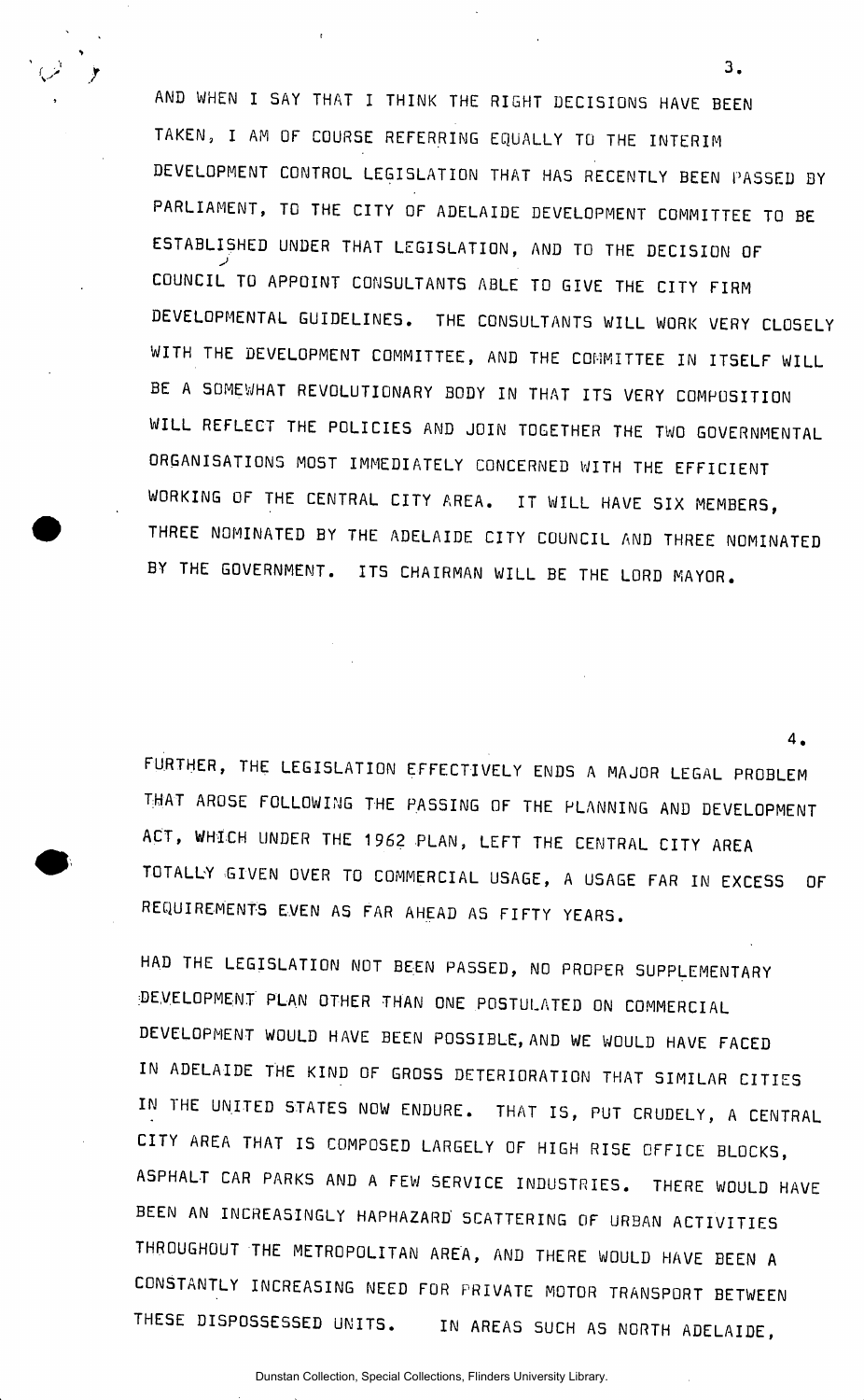EVEN THOUGH ZONED LARGELY RESIDENTIAL IN 1962, AN URBAN ENVIRONMENTAL DISASTER COULD HAVE BEEN EXPECTED. HIGH-RISE TOWERS, FREEWAYS, SMALL OFFICE DEVELOPMENTS, EXPANDING SMALL-SCALE RETAILING, COULD HAVE MEANT A LOSS TO THE STATE OF ONE OF ITS MOST VALUABLE URBAN ASSETS.

AND I THINK THAT IN UNDERSTANDING THE PRESSURES ON OUR URBAN ENVIRONMENT, IT IS IMPORTANT TO REMEMBER THAT GIVEN THE ENVIRON-MENTAL, SOCIAL AND ECONOMIC PRESSURES THAT ARISE WITH AN ADVANCED TECHNOLOGY SUCH AS OURS, AND THE WORK AND LAND USE PATTERNS THESE CAN IMPUSE, THE CITY AS A STABLE INTER-REACTIVE URBAN UNIT IS NOT REALLY NECESSARY. TAKE LOS ANGELES. IT IS BOTH THE BIGGEST SUBURB AND THE BIGGEST FREEWAY IN THE WORLD. IT IS AN UGLY PLACE TO BE IN. AND YET IT WORKS IN ITS WAY. ITS MASS OF PEOPLE ARE WEALTHY. FOOD SUPPLIES ARE MAINTAINED. EMPLOYMENT IS KEPT

AT MORE OR LESS AVERAGE AMERICAN LEVELS. THE ONLY DANGER IT FACES IS CHOKING ITSELF OUT OF EXISTENCE.

SIMILARLY, THE METROPOLITAN AREA OF ADELAIDE COULD, IF WE WISHED, SPREAD ENDLESSLY WITHOUT PROPER CONTROLS AND WITHOUT DESIGN. IT IS WELL WITHIN OUR TECHNOLOGY AND ECONOMY TO ALLOW IT SO TO DO, AND IF IT DID SO IT WOULD SPELL THE EFFECTIVE END OF A VIABLE CENTRAL CITY AREA SUCH AS I BELIEVE WE ALL WISH TO SEE.

FURTHER, AS MANY OF YOU WOULD KNOW, THERE IS A SUBSTANTIAL BODY OF OPINION WHICH HOLDS IN VARYING DEGREES THAT IT SHOULD SPREAD ENDLESSLY. THERE IS THE BELIEF THAT THE MARKET PLACE - THE LAND MARKET PLACE - IS THE PLACE WHERE THE NATURE OF LAND USAGE SHOULD BE DETERMINED. IF TOWN PLANNING IS TO BE INVOLVED AT ALL, THEN THE ARGUMENT HOLDS THAT IT SHOULD ONLY BE INVOLVED TO THE EXTENT THAT EVERYONE IN THE MARKET HAS AN EQUAL CHANCE TO MAKE A QUICK KILLING. PLANNING MAY INTRUDE ONLY TO ENSURE THAT THE KILLING

 $5.$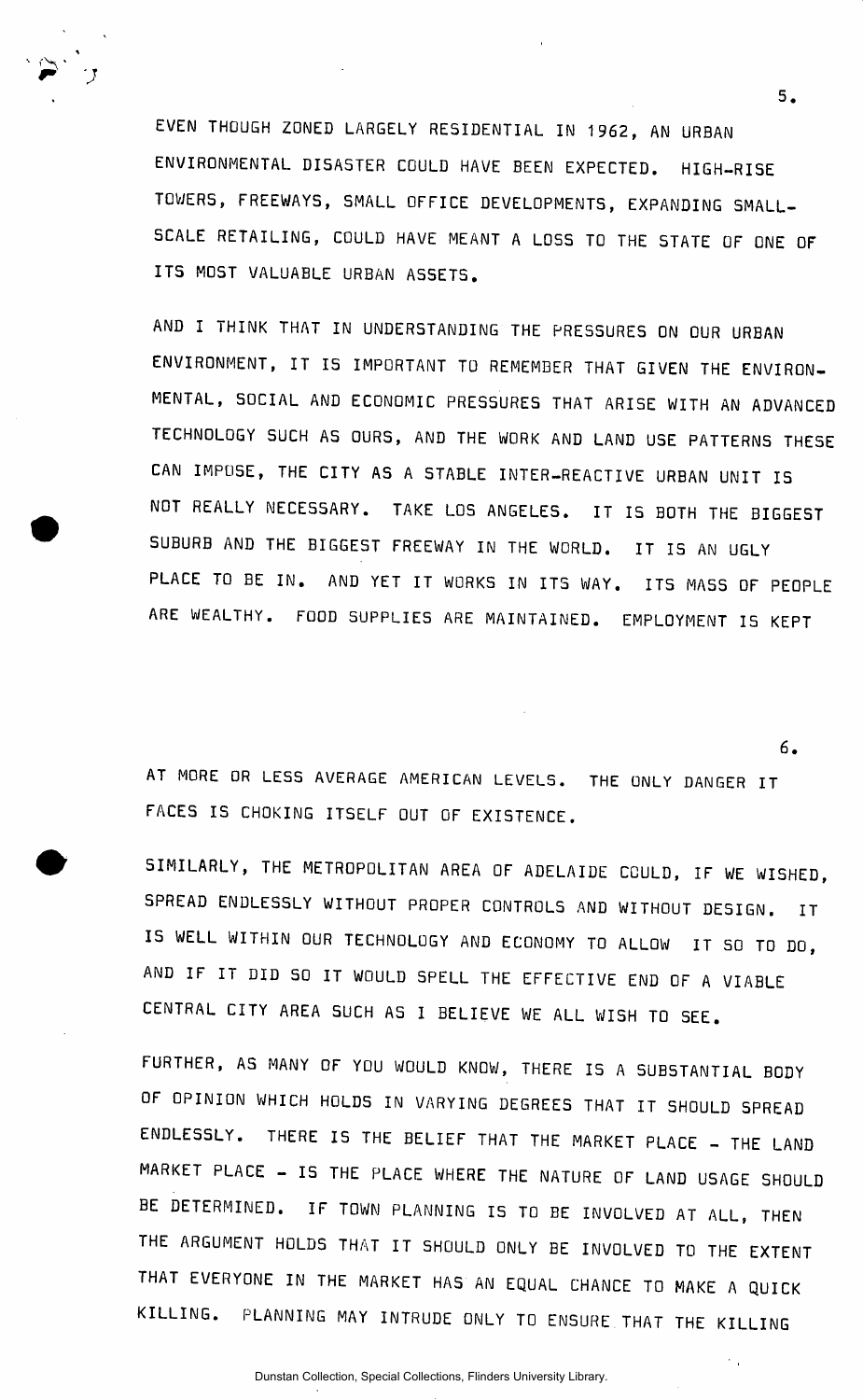BE MADE QUICKER OR GREATER WITH THE ADDITION OF WATER, SEWERAGE, POWER, SCHOOLS AND PERHAPS A BIT OF TREE PLANTING.

IT IS A LAISSEZ FAIRE POSITION THAT SHOULD HAVE REMAINED WITH ADAM SMITH, BUT IN FACT IS ALIVE AND WELL AND LIVING WITH US ALL. AND THE TRUTH IS THAT HEAVY LAND SPECULATION IS INIMICAL TO THE PLANNING PROCESS IF THAT PROCESS IS ONE WHICH HAS REGARD TO MORE THAN THE LAND MARKET'S IDEA OF THE ECONOMIC EFFICIENCY OF A CITY.

AND WHAT IS A CITY? WELL, THE EASIEST DEFINITION IS, I SUPPOSE, THAT IT IS THE SUM TOTAL OF ALL THE ACTIVITIES, BEHAVIOUR PATTERNS AND ASPIRATIONS OF ITS CITIZENS .

OF COURSE, THERE IS A KIND OF DEMOCRATIC SHAKEOUT IN SUCH A TOTAL. THE CITY MAY CONTAIN THE ACTIVITIES , SET THE PATTERN, AND DETERMINE THE ASPIRATIONS OF A REVOLUTIONARY, BUT IS IS ONLY

RARE THAT IT AGREES TO REVOLT WITH HIM. AND WHILE IT IS HARD TO GO MUCH FURTHER IN THIS MATTER OF DEFINITION, IT DOES FOLLOW FROM THE 'SUM-TOTAL' ARGUMENT THAT A CITY IS, OR SHOULD BE, MORE THAN AN AGGLOMERATION OF WORK AND LIVING AREAS DISPOSED TO ACHIEVE SOME KIND OF PROFITABILITY FOR THOSE WHO ORGANISE THE WORK OR MARKET THE LIVING SPACE.

NEVERTHELESS, THERE IS IN OUR ECONOMY - AND IN OUR PARTICULAR DEMOCRATIC SHAKEOUT - ENORMOUS PRESSURES FOR A CITY TO BE JUST THAT. AND THE NUB OF ALL OPPOSITION TO PLANNING OCCURS IN THIS AREA.

IF LAND USE CONTROLS ARE BROUGHT IN TO STOP SUBDIVISION, OR RETAIL DEVELOPMENT, OR CAR PARKING IN CERTAIN AREAS, NO MATTER HOW SOCIALLY OR ECOLOGICALLY DESIRABLE SUCH CONTROLS MAY BE IN RELATION TO OTHER CRITERIA, SUCH CONTROLS NEVERTHELESS FIND IMMEDIATE OPPOSITION, AND OFTEN VOCAL OPPOSITION, FROM LAND HOLDERS WHO WERE EXPECTING THE MARKET PLACE WITH ALL ITS Dunstan Collection, Special Collections, Flinders University Library.

 $7.$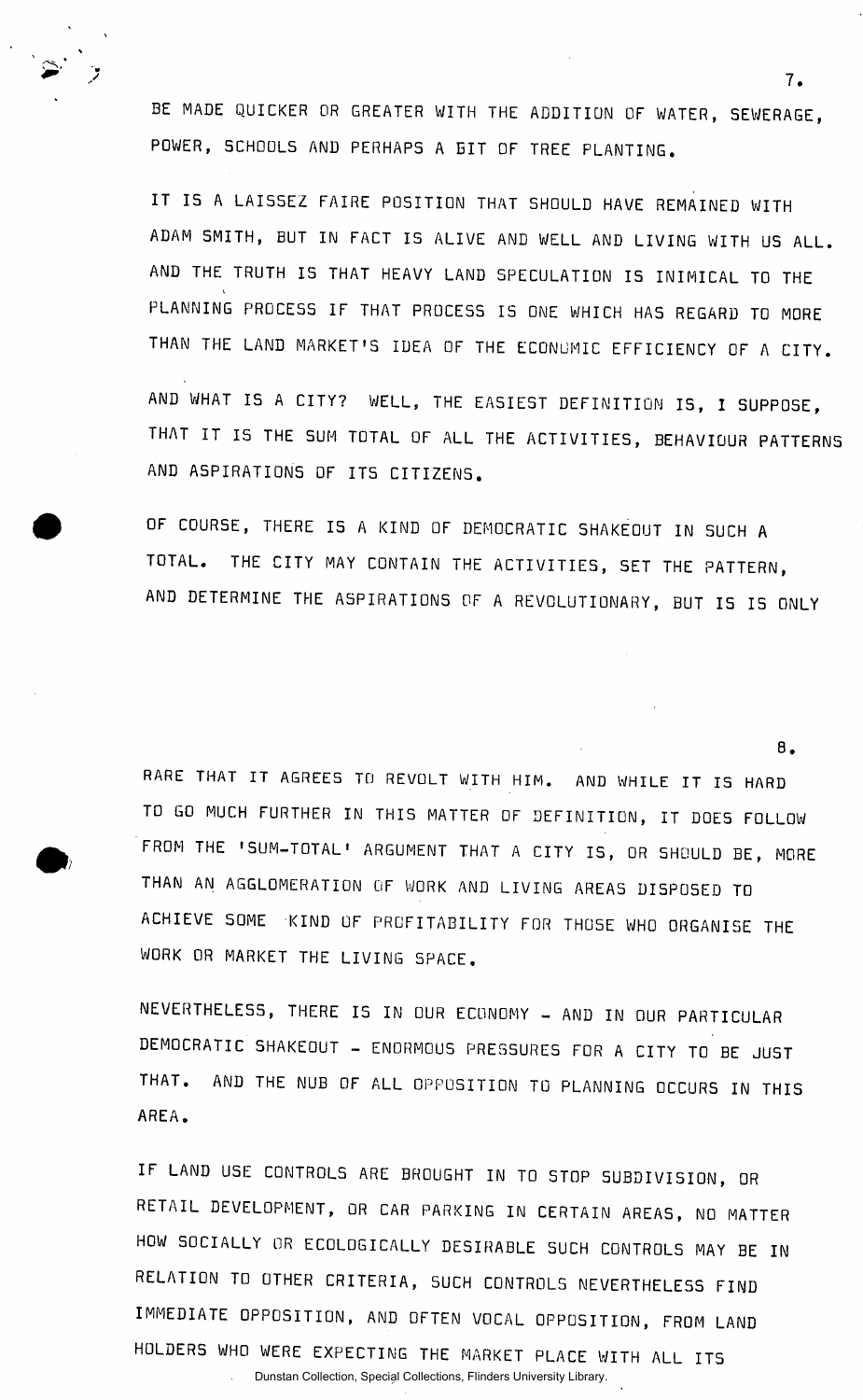VAGARIES TO HAVE ITS HEAD.

SO THAT ULTIMATELY, THE ARGUMENT FOR PLANNING REFINES ITSELF DOWN INTO ONE WHICH ENDEAVOURS TO SEE THE CITY AS FAR MORE THAN A MACHINE OR A SHOP. IT IS A PLACE IN WHICH EDUCATION, GOVERN-MENT, AND CULTURE ARE AS EQUALLY IMPORTANT AS RETAILING, MANU-FACTURING AND SERVICING. IT IS A PLACE, IN OTHER WORDS, THAT IS IN NO WAY ENTIRELY, OR EVEN LARGELY, UTILITARIAN IN ITS CONCERNS.

AND IF WE CONCEDE ALL THIS IN RELATION TO THE CITY OF ADELAIDE, AS THE CENTRAL URBAN PRECINT IN A METROPOLITAN AREA THAT IS DEVELOPING A NUMBER OF URBAN PRECINTS, THEN IT FOLLOWS THAT OUR PLANNING SHOULD TAKE INTO ACCOUNT THE ACTIVITIES OF THE CITY AS THEY ARE NOW - AND AS THEY MAY BE, AND SEE THEM IN RELATION TO A VERY ORDINARY HUMAN SCALE.

SUCH A SCALE WOULD MAKE ONE LESS IMPRESSED BY A PLAN FOR A 40 STOREY OFFICE BLOCK IN KING WILLIAM STREET, THAN BY A SHAKE-OUT IN LAND.VALUES THAT ALLOWED UNSUBSIDISED RESIDENTIAL DEVELOPMENT IN, SAY, GILLES STREET. IT WOULD BE A SCALE THAT SAW THE CENTRAL CITY AS A PLACE WHICH SET STANDARDS FOR THE WHOLE STATE. IT WOULD NOT BE A MINI MANHATTAN, IT /WOULD BE QUITE DIFFERENT FROM ANY OTHER AUSTRALIAN CENTRAL CITY AREA. IT WOULD BE MORE CHEAP AND ACCESSIBLE THAN SYDNEY, MORE ALIVE AND COMPACT THAN CANBERRA. IT WOULD BE A FAR MORE PEDESTRIANISED CITY, DEVELOPED AND CONSERVED WITH A GREAT DEAL OF CARE PAID TO BUILDING HEIGHTS, THE SCALE OF STREETS, AND THE SIGHT LINES FROM TERRACES AND GARDENS. THE BUSINESS AREA WOULD REMAIN ABOUT WHERE IT IS FOR A LONG TIME. THERE WOULD BE PERFORMING, MEETING AND ASSEMBLY PLACES, A NOT TOO EXPENSIVE NIGHT LIFE, SECLUDED PARKS AND GARDENS, AND LARGE AREAS PROTECTED FROM EXCESSIVE TRAFFIC AND AS FAR AS POSSIBLE SERVICED AND CAR-PARKED FROM OUTSIDE ITSELF .

9.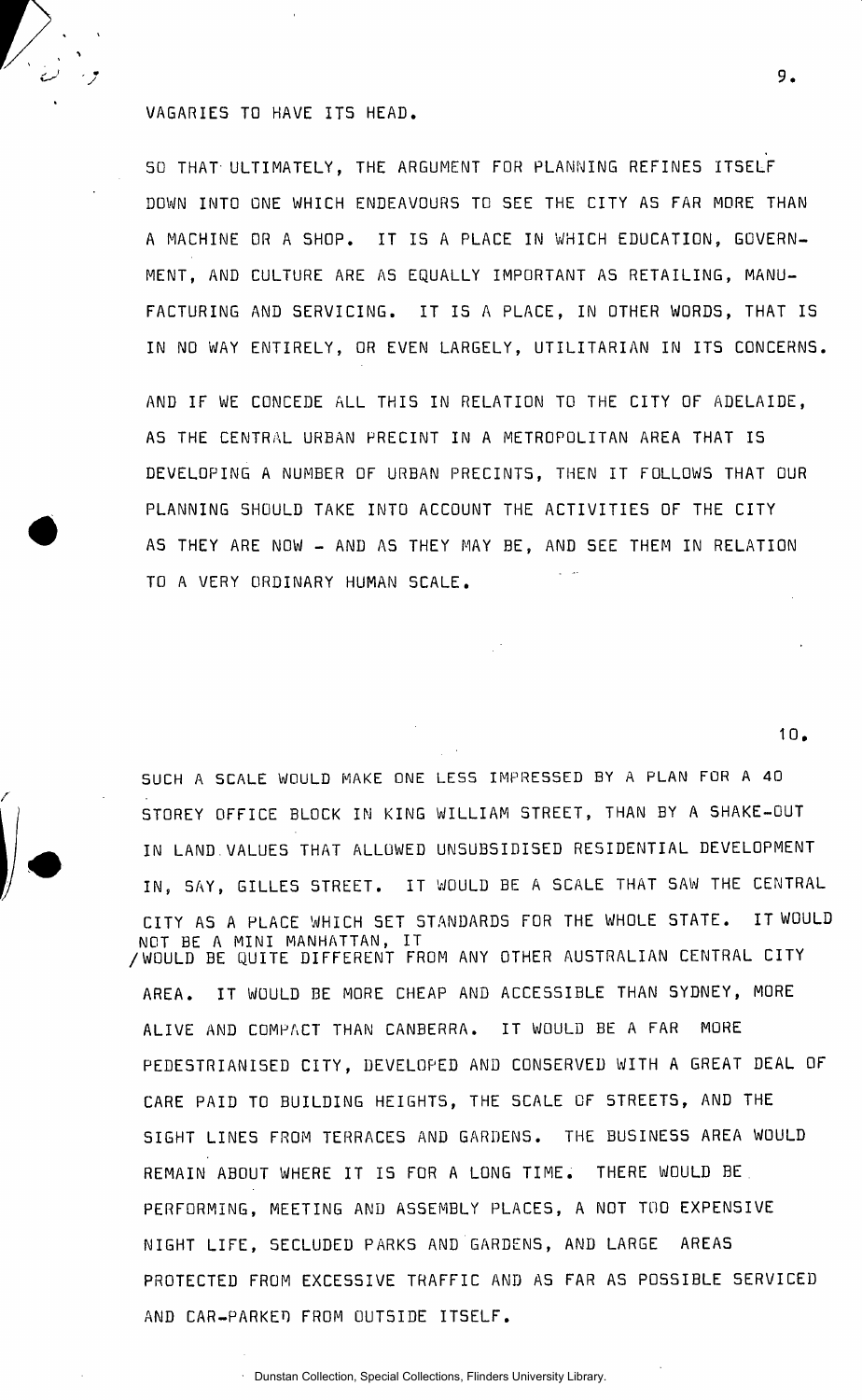IN FACT IT 15 NOT TOO HARD TO ACHIEVE THIS KIND OF THING IN ADELAIDE BECAUSE THE WHOLE - DEMAND FOR CENTRAL CITY SPACE IS-MODERATE ENOUGH TO CONCENTRATE INTO ONE WALKABOUT HALF MILE . FOR THE REST (EVERYTHING THAT CAN BE SPARED FROM THE CITY'S ESSENTIAL SERVICES ) WE CAN AIM TO CONSERVE AND REBUILD A MEDIUM DENSE, LOW-RISE, MIXED USE TOWNSCAPE WITH A STRONGLY RESIDENTIAL CHARACTER. MOST OF IT COULD BE QUITE CLOSELY BUILT, BUT TREE AND VINE COVERED, HORIZONTAL, EVEN MEDITERRANEAN IN STYLE. IN FACT, UNIQUELY THE KIND OF ENVIRONMENT THAT PARTS OF NORTH ADELAIDE ALREADY DISPLAY. SCATTERED TOWERS WRECK THE SCALE OF THIS SORT OF CONCEPT, AND THEREFORE ROOM SHOULD BE FOUND IN SUCH A CONCEPT FOR ALL THE LIKELY HIGH-RISE RESIDENTIAL AND HOTEL/MOTEL INVESTMENT IN A FEW CLUSTERS WITH STRENGTH AND CHARACTER OF THEIR OWN, IN APPROPRIATE PLACES.

NOW THAT, IN VERY GENERAL AND DESCRIPTIVE TERMS, IS WHAT I MEAN BY A HUMAN SCALE. IT IS THE VERY ANTI-THESIS OF THE MINI-MANHATTAN MENTALITY THAT AFFLICTS MOST AUSTRALIAN CITIES. BUT IN ACHIEVING IT, THERE WILL NEED TO BE A MAXIMUM RATE OF PARTICIPATION BY RESIDENTS GROUPS IN THE CITY. THEY CAN EFFECTIVELY CONDUCT A WATCHING BRIEF TO PROTECT THEIR RESIDENTIAL ENVIRONMENT FROM DEVELOPMENTS AND USAGES NOT CONSISTENT WITH THE GENERAL AREA. IN FACT, THEY SHOULD IN THEIR OWN RIGHT BE ABLE TO DEVELOP SUCH SCHEMES AS COULD HELP THEIR AREA. IN ADDITION THEY SHOULD BE MADE INFORMED OF WHAT OFFICIAL DECISIONS ARE IN THE PROCESS OF BEING MADE, FOR PLANNING SHOULD NOT BE THE PRIVATE PRESERVE OF ANONYMOUS MAP MAKERS, BUT RATHER 5H0ULD INVOLVE THE WHOLE COMMUNITY.

AND SO WE COME BACK TO INTERIM DEVELOPMENT CONTROL, THE ADELAIDE DEVELOPMENT COMMITTEE, AND THE CONSULTANTS WHICH WILL FORMULATE THE NATURE OF THE SUPPLEMENTARY DEVELOPMENT PLAN.

Dunstan Collection, Special Collections, Flinders University Library.

11.